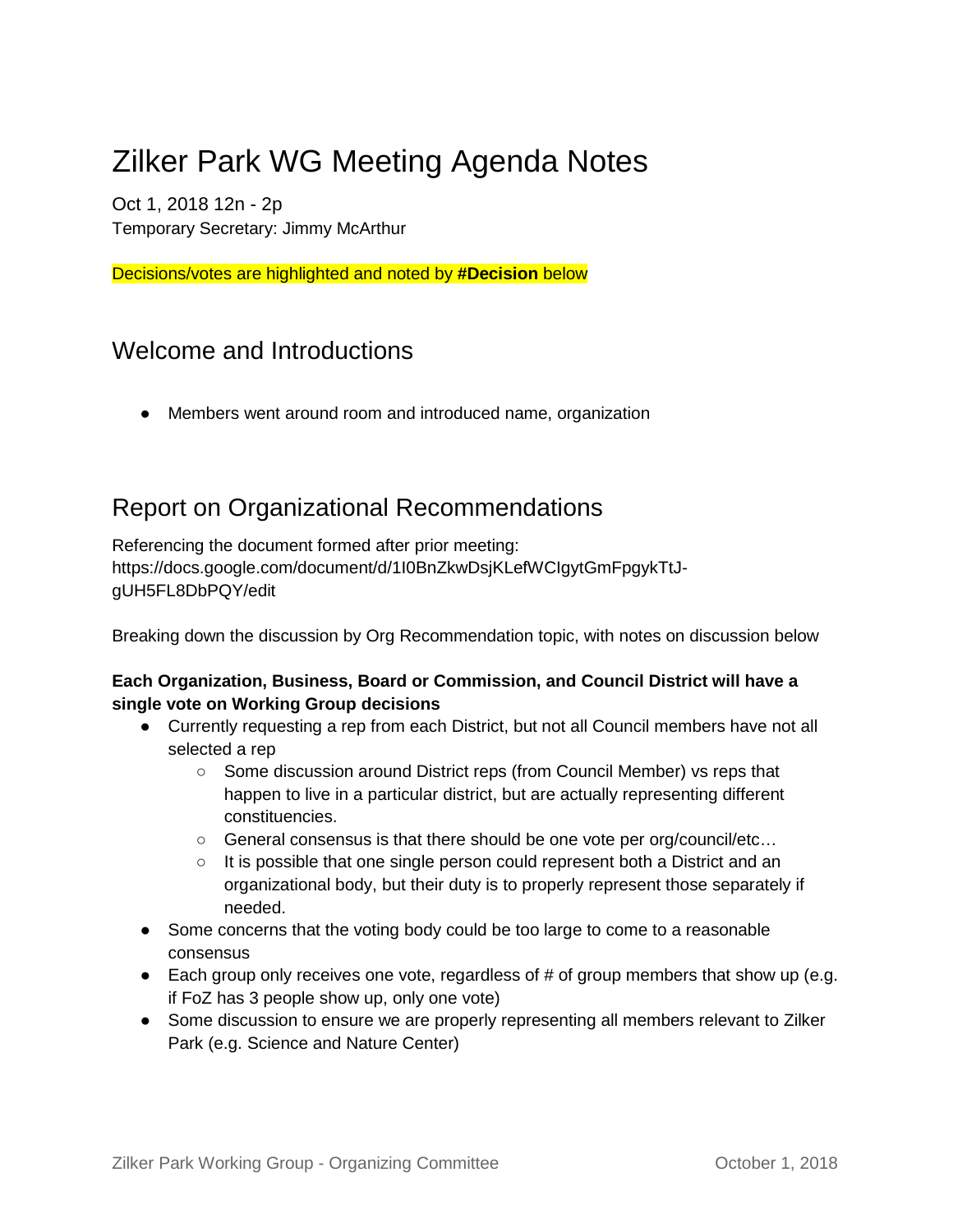**Working Group recommendations to Council and PARD will be determined by a consensus approach. If a consensus cannot be achieved on a particular subject, alternative recommendations will be provided**

- No objections would be considered a consensus
	- If there are objections, the role of the group is to recommend alternate approaches to help find solutions that would satisfy one or more groups within the WG.
		- Would need to note what the vote was in the case of a dissension (how many support each approach)
		- These would all be conveyed to council

#### **Working Group operational decisions can be made by majority vote**

- This would be straight up or down based on quorum (TBD later, pending total # of members)
- What would we consider quorum?
	- $\circ$  City bylaws say 6 is enough to be quorum
	- Larger the group gets the more difficult it is
	- Suggestion by Clark to have a majority of orgs (12) for quorum
		- Council reps would not be part of this
			- We have 22 orgs w/o council (32 with)

### ○ **#Decision - Consensus agreed that quorum is 12**

### **The Working Group will select a Chair, Vice-Chair, and Secretary to provide meeting facilitation and record keeping.**

- We are an independent entity from City Staff.
- Notes vis Secretary is an important position as that will be primary means of comms b/w WG and City Staff
- Chair recommendations
	- James Russell (nominated and accepted via consensus)
- Vice Chair
	- Clark Hancock (nominated and accepted via consensus)
- Secretary
	- Mike Cannatti (prefers not to)
	- Jimmy McArthur (myself agreed to be permanent sub)
		- Sign in sheet for attendance and votes to be recorded

**The Working Group will establish subject area Sub-groups to investigate specific areas of interest. Each Sub-group will select a Chair and Secretary to facilitate their activities. Each Sub-group will provide the Working Group proposals to consider for final recommendation**

• These groups would be created based on sub-mission of the Zilker Park Working Group **The Working Group Chair, Vice Chair, Secretary, and Sub-group Chairs will constitute a Steering Committee for the Working Group to ensure effective coordination and communication**

● No notes for this section

**As a focus for its initial activity, the Working Group might consider the following based on the charge from the Council resolution:**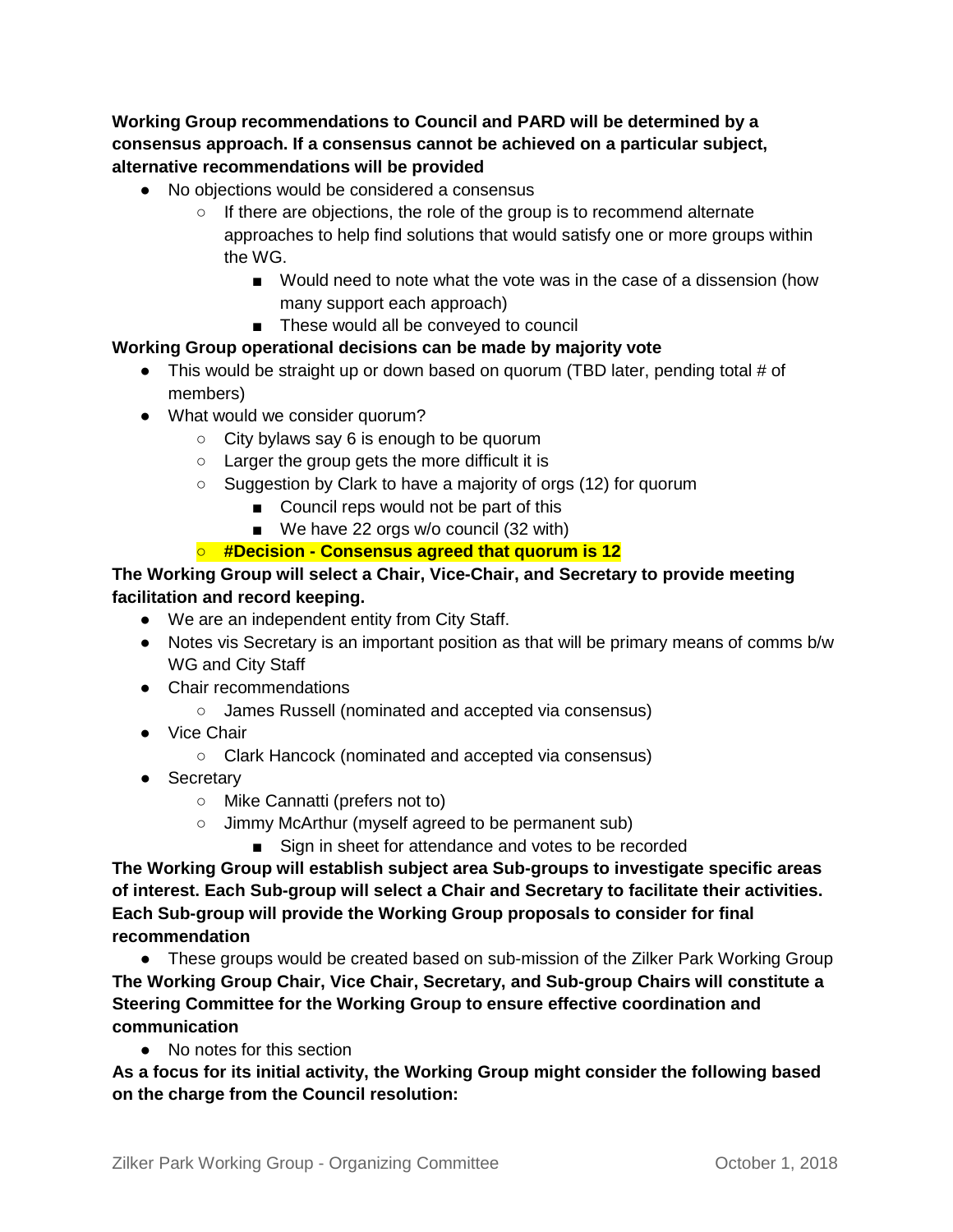- Council has already laid out our first set of sub-groups that our Working Group should consider our mandate
	- $\circ$  a) Determine the viability of proposed improvement plans to fortify the Butler Landfill cap and propose operational guidelines for that site;
	- $\circ$  b) Evaluate immediate options and opportunities for parking outside of the Zilker Metropolitan Park area and related strategies for reducing traffic in the Park
	- $\circ$  c) Develop recommendations to establish a plan to permanently remove parking on the Polo Fields
	- Master Plan Scoping (added by Chairman)
		- Could be fed by the previous three
	- Submit a report re: all of the above to CoA
- These areas should be our primary focus as a Working Group.

# Discussion of Recommendations

Discussion on Scope of Work Group / Discussion possible Sub-groups

### General questions

- Q from Chair: Is the idea that our recommendations on the above would be included within the Master Plan?
	- Ideally yes, but the full scope of Master Plan is not totally known
	- These would be items to be included in a feasibility study
	- Goal should be stay focused and try to come up with a reasonable, viable plan for these three items (plus a report)
- Q: Looking back at resolution (listed as 7b in recommendations) Resolution seems like it should be larger to include a holistic parking/transportation study, not just intra-park
	- A (Clark): He reduced the resolution a bit in order to help clarify what our WG responsibility is.
	- A: Recommend to both try to solve the specific resolution, but we can also consider additional recommendations for Council review, assuming they are relevant to the larger task.
	- $\circ$  A: Important to note that we are tasked with both addressing the short term issues of this WG, but additionally long term we might be able to assist in recommending for the Master Plan. Essentially Council is listening when they attempt to develop the scope of the Master Plan
- Q: Can we have access to the consultant that is managing the landfill cap?
	- A: If that information is available, we can make that available to the WG. However, if there is a budget requirement to bring in these experts, it might prevent CoA from providing them (b/c WG have no budget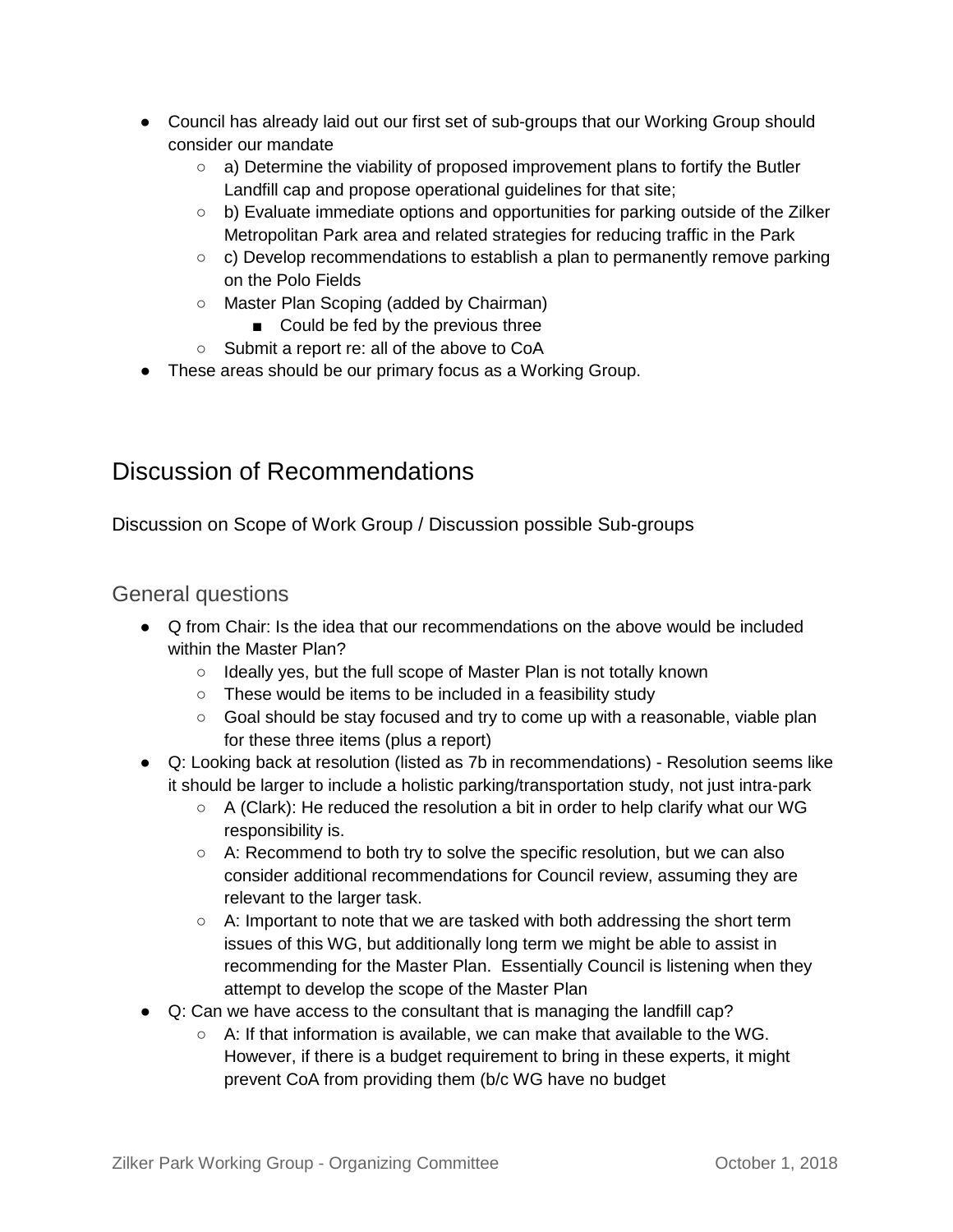- Q (for staff): Master Plan sure to go through robust community engagement process. How do we ensure the work this group is doing isn't going to be replicated by the Master Plan? Basically, how do we avoid doing what the Master Plan is meant to do.
	- $\circ$  A: Staff will try to review things and help us scope if it seems we'll be reaching too far into Master Plan. There is information that the Master Plan will have, that this WG won't.
- Q: So some of our recommendations might be "This should be looked into in the Master Plan"
	- $\circ$  A: Yes. Possible that our recommendations can't be complete without more info
- Q: We should not divide into sub-groups without the relevant information from the City. If we don't have that, it's likely we can't come to a recommendation. Basically "why are we here" if the Master Plan will be covering this.
	- A: There are "short term" and "long term" solutions. This group should be focused on the short term items. We should consider breaking some things up to ensure we are pushing recommendations that solve the immediate needs.
	- A: It's difficult to make recommendations without understanding what the Master Plan is. For instance, how do you make landfill recommendations w/o understanding what's happening with the Polo Fields? That said, if we can tackle some of the most immediate needs to get some carefully crafted to-do list on how to approach it, because it's a huge undertaking, that would be a success
	- A: Master Plan process should start soon (relative to City time) A lot of what's happening in the park is Summer has very high usage / demanding period of the park. Given that, the relief a Master Plan might bring in the long run, there are opportunities to attempt to relieve these more immediate issues (e.g. Are we encouraging public transportation? Are there enough bike racks?) Whatever recommendations occur, Staff would need time to help publicize and coordinate in order to enact them.
	- $\circ$  A: We don't see this as duplication, but as a head start for the Master Plan
	- A by Clark: We aren't necessarily looking at permanent solutions, we're looking for direction. How do we change the way people interact with Zilker Park? We should consider our purpose to find short-term directions that we can start moving in, by next summer, to help people think about how they access and use the park.
- Q: During the first meeting there was a mention of a feasibility study? Is that relevant here?
	- $\circ$  A: The bath house feasibility study is the only one available. Staff can provide that. There are also some park attendance numbers that we can make available.
- Q: Can we have a motion to ask the City to say that Master Plan work needs to start ASAP?
	- A: Yes
- Q: Can we have a motion to get all of the information relevant to each sub-group to those people as soon as possible?
	- A: Yes
- Q: Is there a schedule for the Master Plan and scope of work?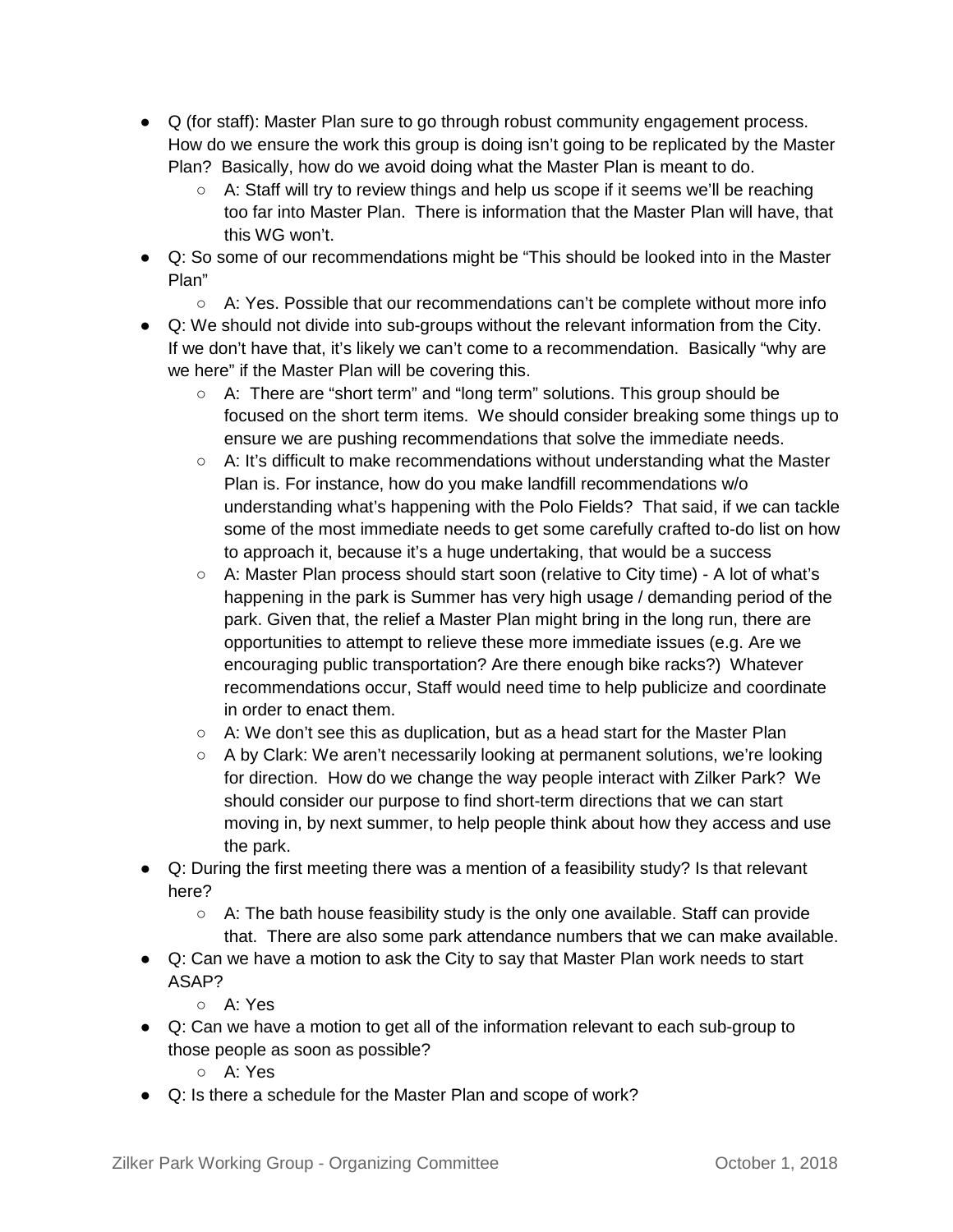- A: Not yet. What we do for a scoping process (Phase I of Master Plan) is engage w/ community to get thoughts, look at other comparable parks, etc…
- Q: Can someone sit on more than one sub-group?
	- A: **#Decision - No problem if someone sits on more than one sub-group**
- Q: Can anyone attend a sub-group?
	- A: Yes
- Q: Sub-groups are just meant to make recommendations, not meant to make the decisions?
	- $\circ$  A: Yes, but there should be some deference about the work put into them.
- Q: Is there going to be a delay before Sub-Groups are formed?
	- A: It's recommended we do
	- A (Clark): Sub-Group A should start immediately (Butler), but B & C start before next meeting.

### Additional Discussion

- Clark recommends we go ahead and split into sub-groups and start working (no motion)
- Mark Gentle Maybe as a group we need to hear everything there is to know from the City side about transportation and what we see as the current problems that we're trying to address. And see how those logically flow into the sub-categories. If we don't have a common understanding, then we are jumping ahead.
- James Do we have resources from the city?
	- Yes, but they aren't here today.
	- They can provide contextual information on circulation patterns, road types, etc… but they can't provide "new" observations
	- Can provide challenges from their experiences
- Aside from transportation, we need knowledge about general operations and demand. This can help us to create data points for what we're dealing with.
	- Barton Springs visitors
	- Parking meters
	- Polo fields
- Staff WG needs to clearly articulate exactly what data we want and formalize it as a request to the city
- Clark For the purposes of this group, we'd like to hear from each relevant department within Zilker Park, what their problems and pain points are. Along with data to support. And a list of all of the special events in the park (large and small)
- James To provide in Google Drive a document from PARD that would provide details on all parks, stats, etc…

### Selection of Officers (appended from above)

● Chair nominations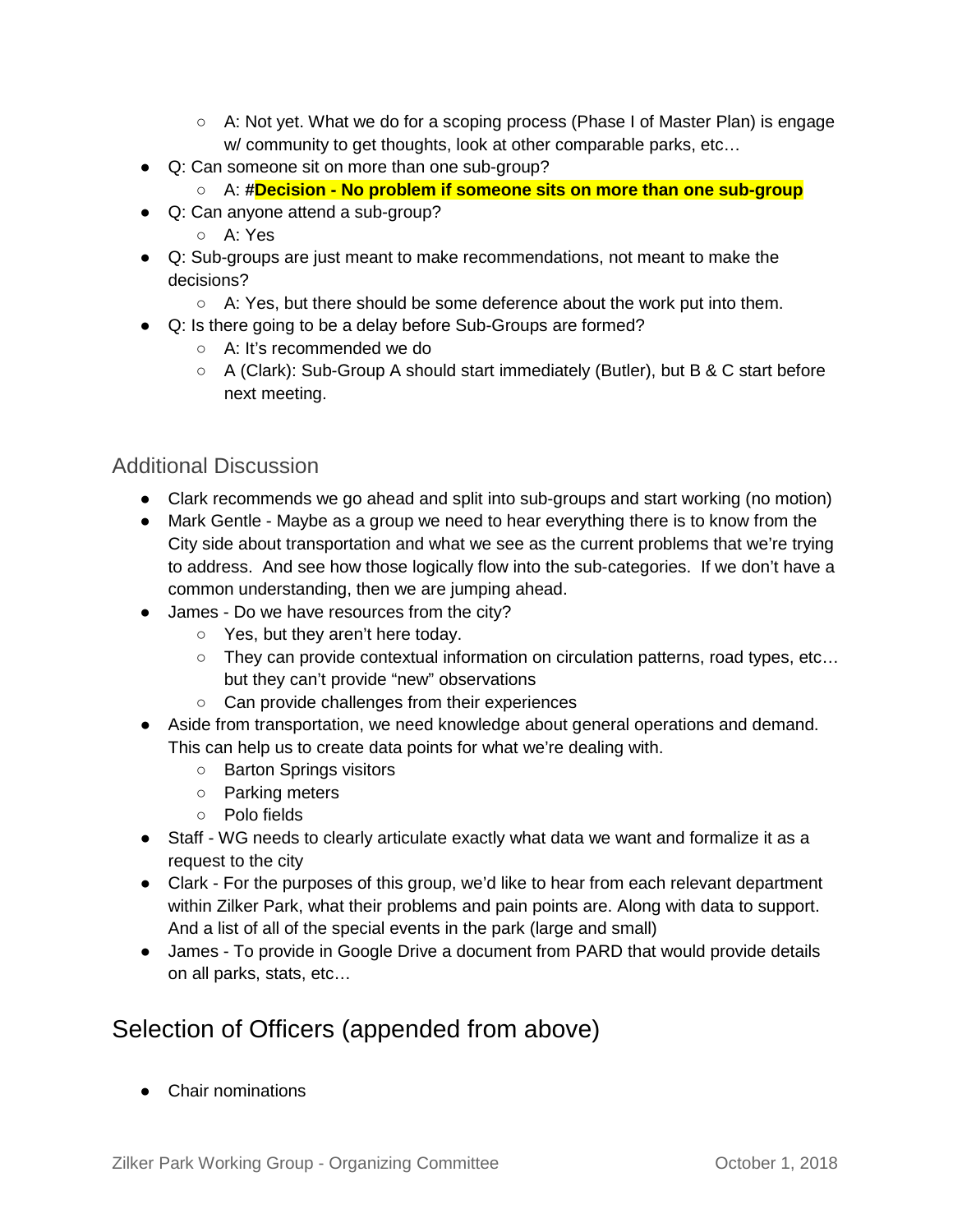- James Russell (nominated and accepted via consensus) **#Decision**
- Vice Chair nominations
	- Clark Hancock (nominated and accepted via consensus) **#Decision**
- Secretary
	- Mike Cannatti (prefers not to)
	- Jimmy McArthur (myself agreed to be permanent sub)

### Housekeeping

- Notes to be added to Google Drive
- Steering Committee will distill to specific questions and passed on to Staff
- Can staff set up a Doodle Poll / sign up for various sub-groups?

### Meeting Schedule

- For meeting schedules
	- Suggestion to establish a regular meeting
	- First Monday of the month, 12-2pm **#Decision**
		- **\*Meeting location might be different each time\***

### Communications to Staff (gathered from notes)

Per Staff: WG needs to clearly articulate exactly what data we want and formalize it as a request to the city

- For the purposes of this group, we'd like to hear from each relevant department within Zilker Park, what their problems and pain points are. Along with data to support.
- A list of all of the special events in the park (large and small)
- Aside from transportation, we need knowledge about general operations and demand. This can help us to create data points for what we're dealing with.
	- Barton Springs visitors
	- Parking meters
	- Polo fields
- Potential time frame for Master Plan
- List of District Reps (or a note if they decline)
- Can we have access to the consultant that is managing the landfill cap?
- Request extension to council b/c of almost certain to miss deadline of October 18
- We would like to see the Butler engineering studies (Will be provided by COA and added to Google Drive)